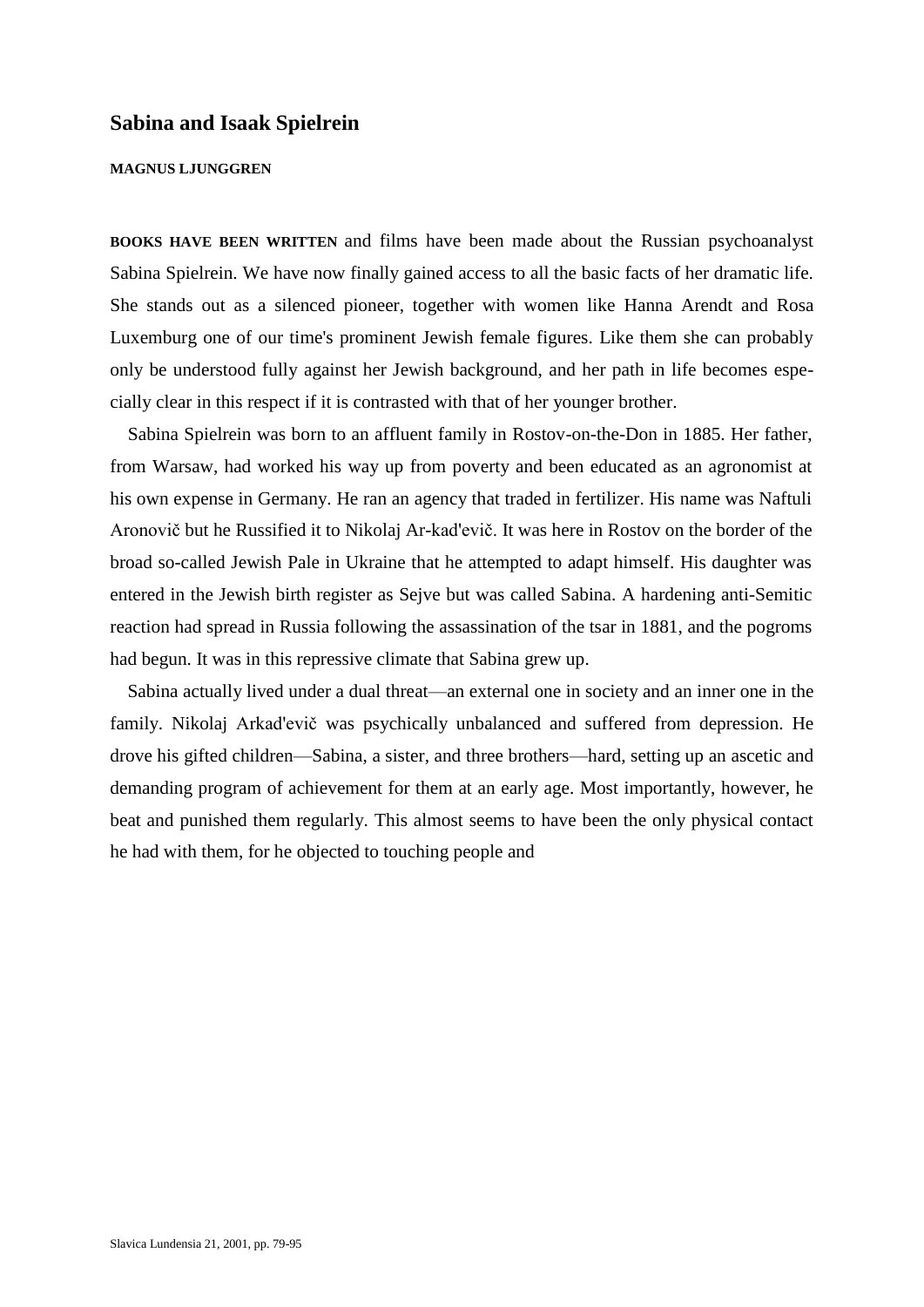refused to take anyone by the hand. He had a lively interest in languages and began his children's training early: they were forced to speak Russian, French, and German on different



SABINA SPIELREIN IN THE 1920S.

days of the week and were punished if they broke the rules.<sup>1</sup> Sabina reacted strongly I to this abuse. As an adult she recalled how agitated and indignant she had become when a younger brother was beaten. Then she began experiencing complex feelings of pleasure when her father spanked her on the buttocks. Finally it was enough for her to look at her father's hand—the hand that otherwise never sought contact—to become excited. As she grew up she was tormented by compulsive thoughts and depressive states. Relevant as well here is that she does not appear to have had any close contact with her mother. She inherited a keen interest in music from her and learned to play the piano, but her mother evidently never questioned her father's pedagogy.

Early on Sabina developed masochistic tendencies in the form of a pleasurable need for submission to paternal authority. The reaction of her brother Oskar, six years her junior, was in fact exactly the opposite, and he never allowed their father to subdue him completely. Thus they each came to represent two different strategies to counter aggression, which by extension were two different methods of survival in repressive Russian society.

 $\overline{\phantom{a}}$ 

<sup>1</sup> Personal communication from the late Menicha Spielrein, Moscow.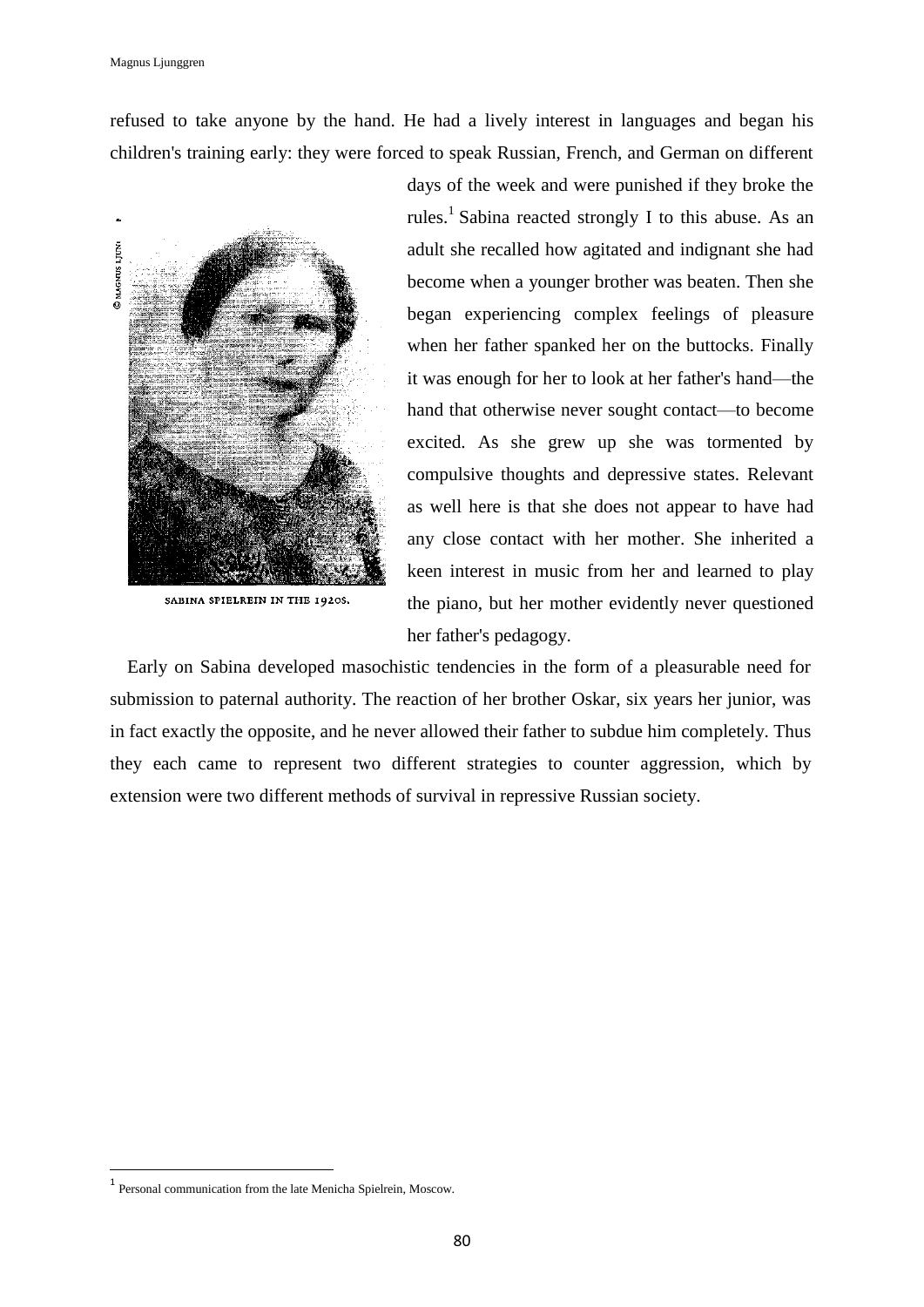NIKOLAJ SPIELREIN WITH HIS 'JÜDISCHER WANDER-VEREIN', Leipzig, May 1914. (Isaak Spielrein standing behind his father.)



Around the turn of the century Sabina's younger sister Ëmilija fell ill and died—a blow to Sabina, for she had regarded her as her only ally in the family. In 1904 she graduated with honors from the *gymnasium* in Rostov. She was one of many Russian Jewish girls of her generation whose parents had instilled in them—albeit in this case by brutal means—lofty scholarly and artistic ambitions. She dreamed of becoming a doctor. At the same time her disease symptoms were clearer than ever, and her father took her to consult specialists in Switzerland. It was in this way that she came to the Burghölzli Clinic in Zurich.

By then Sabina was in a state of hysteria. She had nervous tics, swung between fits of laughter and weeping, stuck out her tongue when anyone looked at her or touched her. Her speech was at times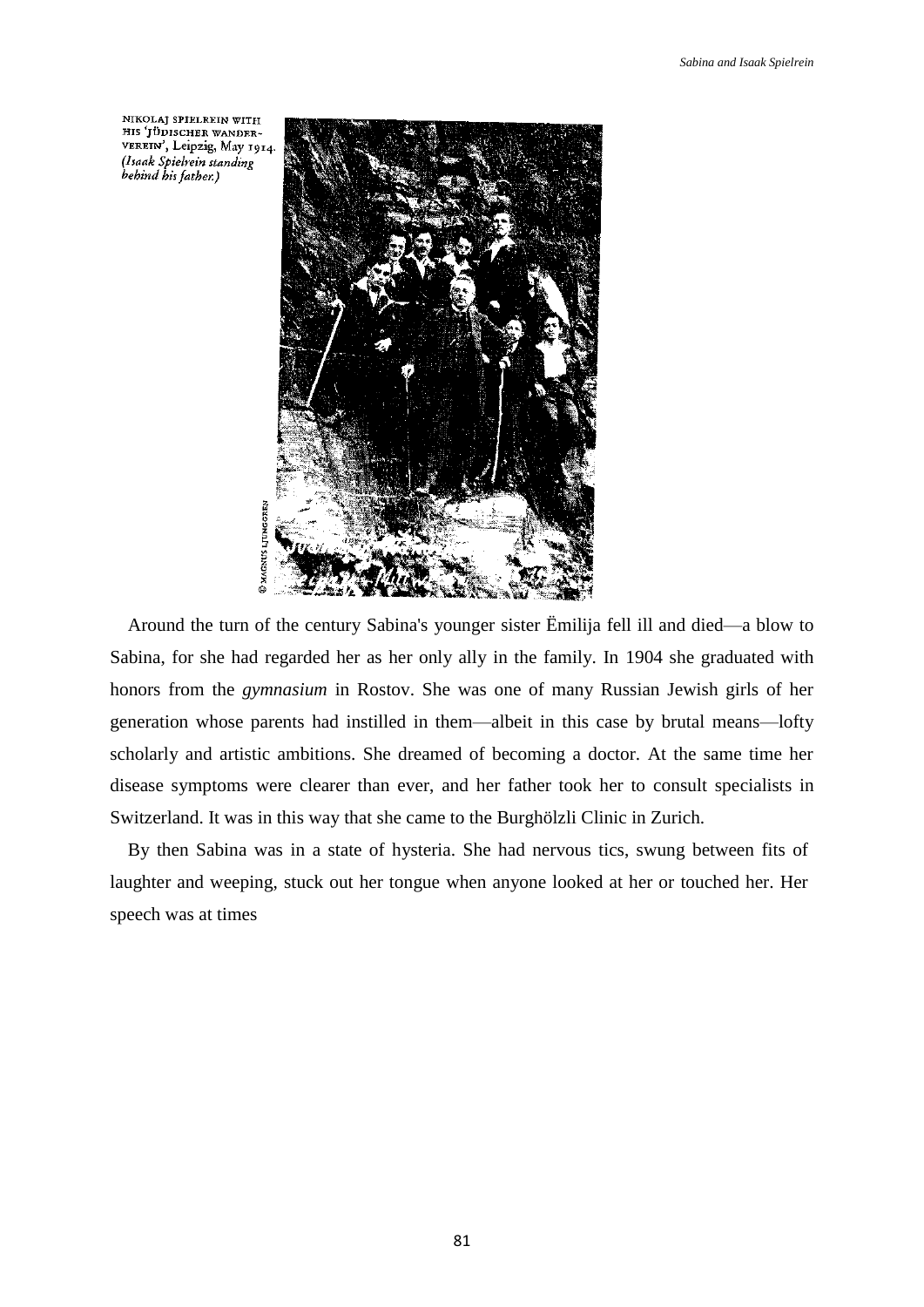incoherent. Carl Gustav Jung was at the time a young assistant at the clinic. A few years earlier the head of Burghölzli, Professor Eugen Bleuler, had thrust upon him a copy of *Die Traumdeutung,* a newly published book by a Viennese doctor named Sigmund Freud, and now Jung made up his mind to try out its theories on this remarkable Russian woman. Jung's therapy proved effective. The guilt complex rooted in Sabina's early childhood was exposed and her symptoms disappeared (see Minder 1992). It was a minor miracle, but it also resulted in the patient falling in love with her deliverer.

Jung gave Sabina psychoanalytical literature to read and encouraged her to pursue her own medical studies. In the spring of 1905 she was discharged from Burghölzli and was admitted that fall to the medical school at Zurich University, determined to study psychiatry. At this point Jung belatedly began actively reciprocating her feelings. Jung had some anti-Semitic tendencies, but at the same time he discovered within himself what at first glance appears to be a paradoxical attraction to Jewish women. In 1906 he initiated a correspondence with Freud in which Sabina Spielrein figured in various ways from the outset. It was she, after all, who was the very basis of their friendship. He also discussed her case in lectures and scholarly articles.<sup>2</sup>

For Freud as well, of course, Jung also eventually became something of a deliverer. During the early years of the century psychoanalysis had been a purely Jewish affair in Vienna, a kind of doctrine of Jewish liberation. Freud's theories broke out of the Vienna ghetto when they reached Zurich and were well received by Bleuler, but at home they were still meeting stubborn resistance tinged with anti-Semitism. Freud began to regard Jung as the man who would victoriously spread his psychodynamic therapeutic method to the rest of the world and legitimate it in non-Jewish circles. Soon he placed all his hopes on Jung, even as the student of psychiatry Sabina Spielrein and the newly appointed head doctor at Burghölzli were being joined in an increasingly deep erotic and intellectual

 2 See especially: Jung, C. G.: Die Freudsche Hysterietheorie [The Freudian theory of hysteria]. *Monatsschrift für Psychiatrie und Neurologie* 1908:4, in Jung 1979.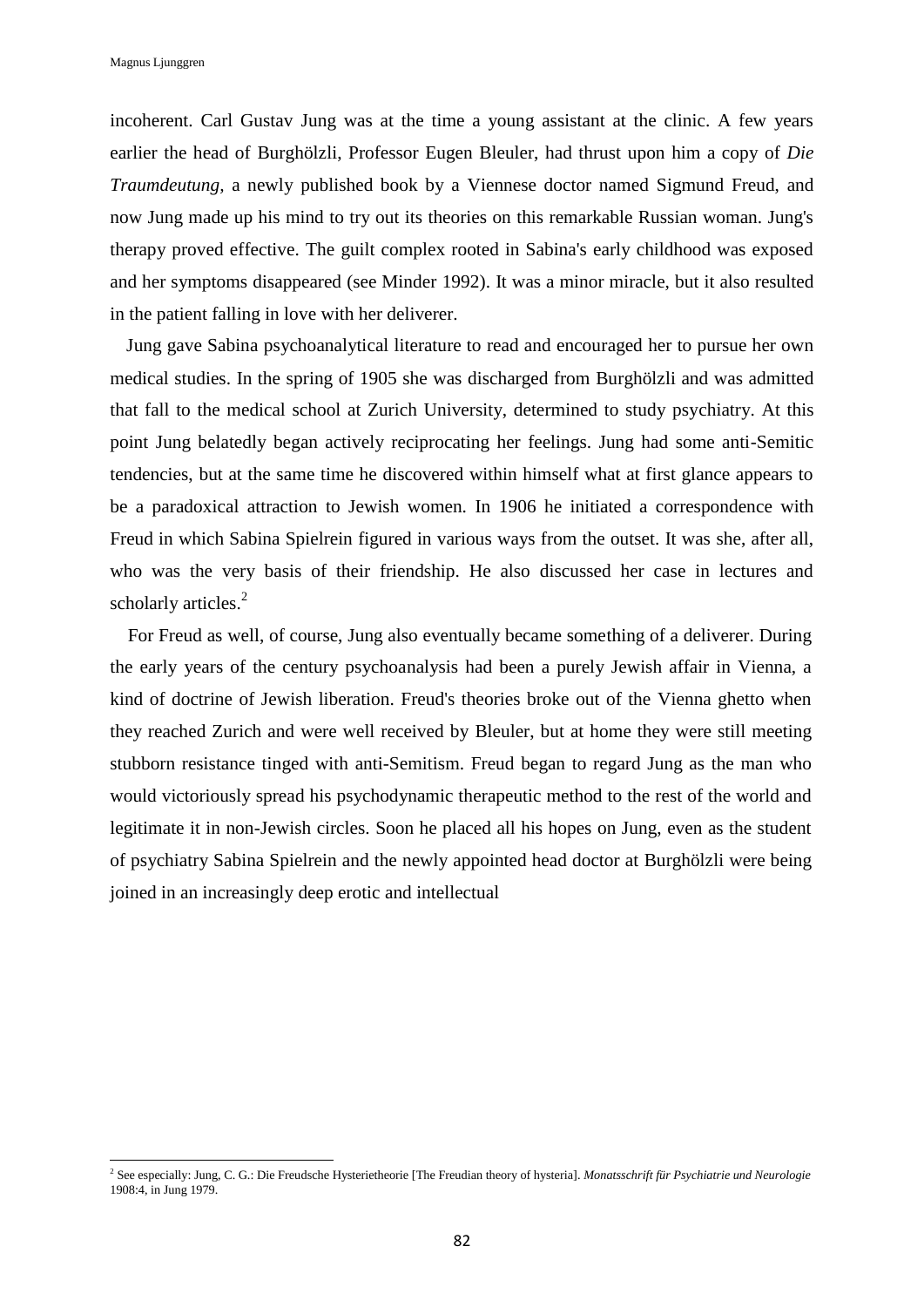communion. It was in fact a kind of creative symbiosis in which it is difficult to determine in retrospect who was doing the giving and who the taking.

In Zurich Jung found himself surrounded by a whole group of Russian Jewish female students who (having been barred from universities at home) quickly accepted deep psychology and fell in love with him. He was at the same time married and had two children; a respectable Swiss on the surface, he struggled with his polygamous instincts. Spielrein, a music lover and adaptable in her father's footsteps, had for her part been captivated by the Wagner craze and fantasized about bearing Jung a heroic Aryan son named after Siegfried from the *Ring of the Niebelungen,* the very symbol of their intellectual kinship and ultimately evidently a manifestation of her desire to transcend her Jewish identity.

1905 was a tumultuous year in Sabina's life. She recovered from her illness and began her career as a physician. It was also the first year of revolution in Russia. The autocracy was approaching disintegration, and not least the Jews broke free of the ghetto and mounted the barricades. Sabina's brother Oskar was only 14 or 15, but he was already an active revolutionary. There is something symbolic in the fact that it was now that he reportedly first rebelled against his father and struck back; as a result, the beating ceased. Oskar took part in Jewish self-defense patrols and soon also became a member of the Socialist Revolutionary Party. In 1906 came the backlash: there were mass executions of revolutionaries, pogroms struck Rostov as well, and the counterfeit anti-Semitic *Protocols of the Learned Elders of Zion* was disseminated throughout the country. At the age of 16, Oskar chose to join the Socialist Revolutionaries' terrorist organization. He never threw any bombs, but he did become deeply involved in conspiratorial activities.<sup>3</sup> Soon the police searched the Spielrein home and found leaflets and revolutionary appeals. Oskar responded by shooting himself in the mouth, but his wounds were not life-threatening. His father managed to bribe the police and took him to Paris for

<sup>3</sup> Letters and notes in possession of the Spielrein family, Moscow.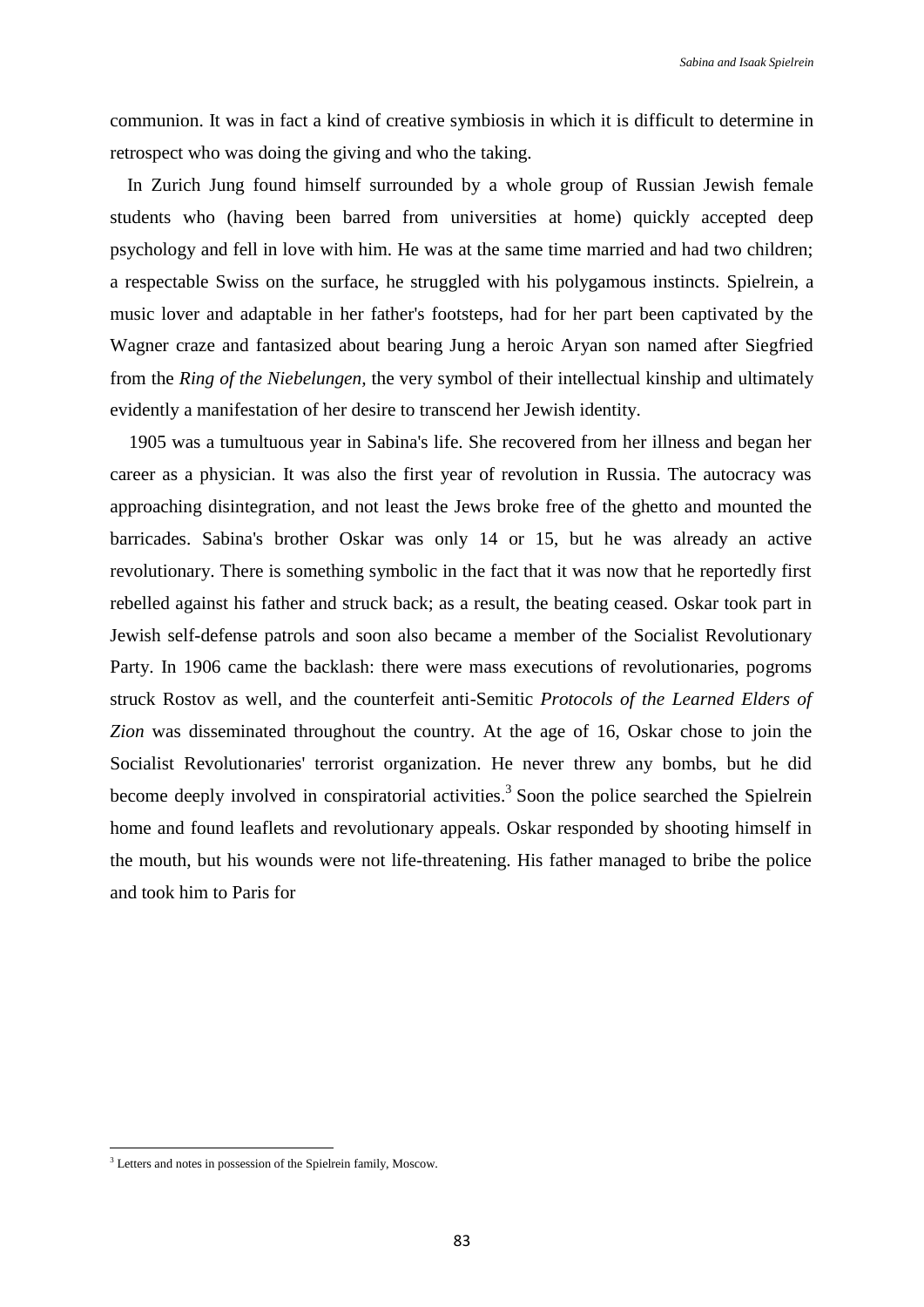medical treatment.<sup>4</sup> Thus at the same point in time Sabina and Oskar each discovered their



own doctrine of liberation: psychoanalysis and socialism.

1909 proved another important watershed year for them both.<sup>5</sup> The revolution in Russia had for the time being been crushed. Oskar withdrew from political activism and began studying philosophy and psychology under German professors. First he worked with Wilhelm Windelband in Heidelberg, and then with Wilhelm Wundt in Leipzig. Psychology as a science was still in its infancy; aided by Sabina, he sensed its dormant resources.

Late in 1908 a son had been born to Jung in Zurich,

and this seems to have made him more concerned about his bourgeois facade. He began humiliating Sabina in an effort to push her away from him. She wrote to Freud and complained. Jung also wrote to him, denying Sabina's significance in his life by dismissing her as hysterical.<sup>6</sup> Gradually he became increasingly entangled in contradictions and lies; he could not have known that Freud was already informed of how things really were. Symptomatically enough, parallel to this drama Jung was moving away from Freud's theory of the instincts, which may have had to do with a repression of the role of sexuality in his own life. But Freud did not yet draw the correct conclusions. He remained loyal as long as he could with the Jung he had declared to be his 'son' : the price of giving up his JAN, EMIL'AND ISAAK SPIELREIN, c. 1930.

l

<sup>4</sup> Personal communication from Menicha Spielrein, Moscow.

 $<sup>5</sup>$  Spielrein's case was in fact already at this time briefly resumed ('the girl  $\check{S}$ .') in a report from Zurich by Dr Fejga Berg in the Russian journal</sup> *Sovremennaja psichiatrija* (1909:1,131). '

<sup>6</sup> Jung's letter of 7 March 1909 in Carotenuto 1986, 232.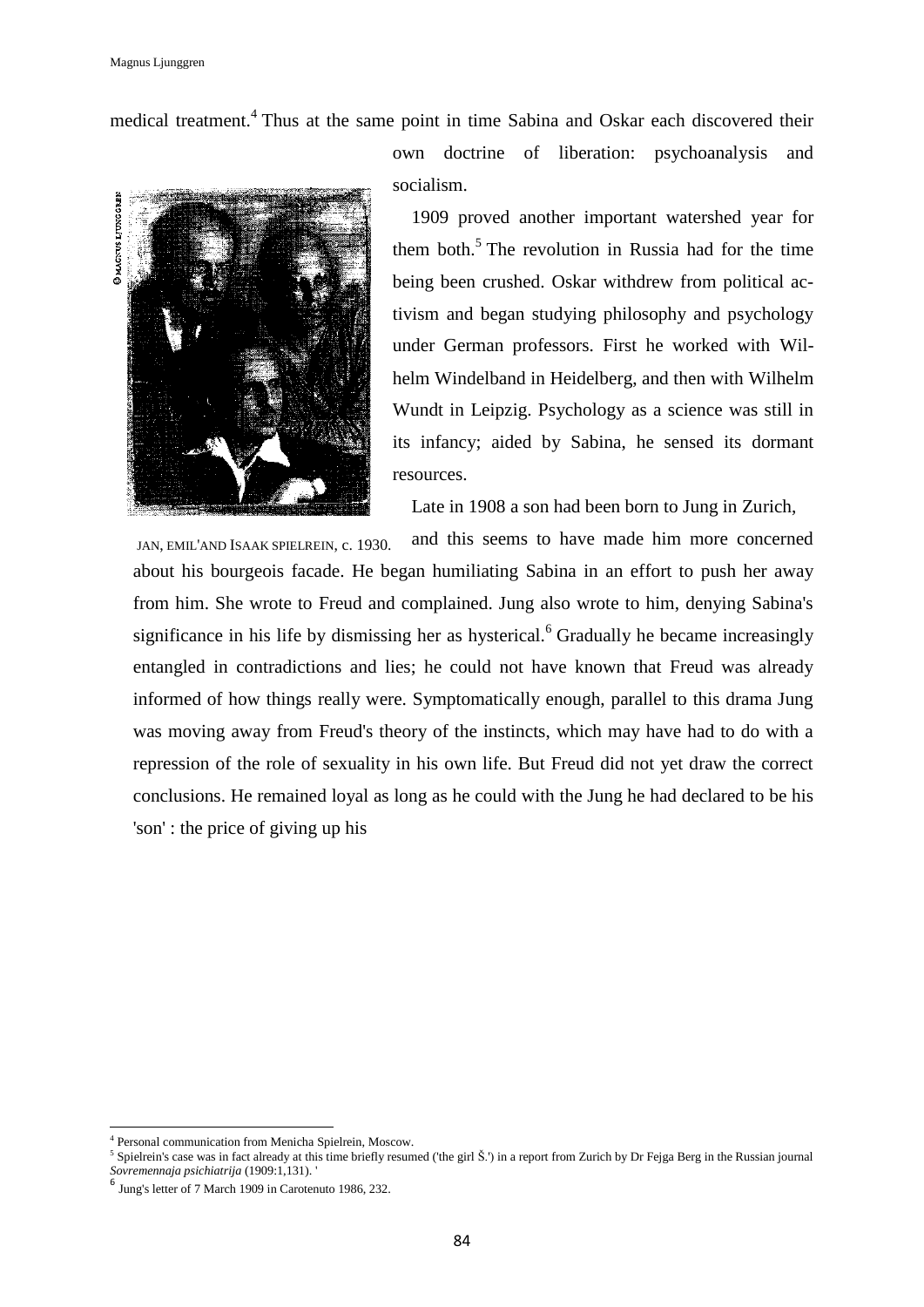intended psychoanalytical trailblazer was too high. Sabina felt abandoned and desperate. She could rightly claim to be the only one of the three who was playing a clean game. She stood straight and firm where Jung wriggled and Freud ducked.<sup>7</sup>

In 1911 Sabina finished her studies; her thesis appeared the same year in *The International Psychoanalytical Yearbook* edited by Jung (Spielrein 1911). The subject of her paper was an effort to discover a pattern in the disorder of a paranoid's delirious speech. She made connections not least with mythology. Jung was at the time on the same track, but she was in fact first, for *Verwandlungen und Symbole der Libido,* Jung's study of myth, was published in two installments in the yearbook in 1911 and 1912. Rivalry between the two researchers was now a fact. Jung was never particularly inclined to admit his sources or inspiration. His acknowledgment of Sabina Spielrein was expressed only in their correspondence, where he made references to 'remarkable parallels' in their works.<sup>8</sup>

NIKOLAJ SPIELREIN WITH ÈMIL'S SON EVAL'D, 1928.



 $\overline{\phantom{a}}$ 

<sup>&</sup>lt;sup>7</sup> For another interpretation of this dramatic moment see Lotane 1999.

<sup>&</sup>lt;sup>8</sup> Jung's letter of 18 March 1912 in Carotenuto 1986, 206.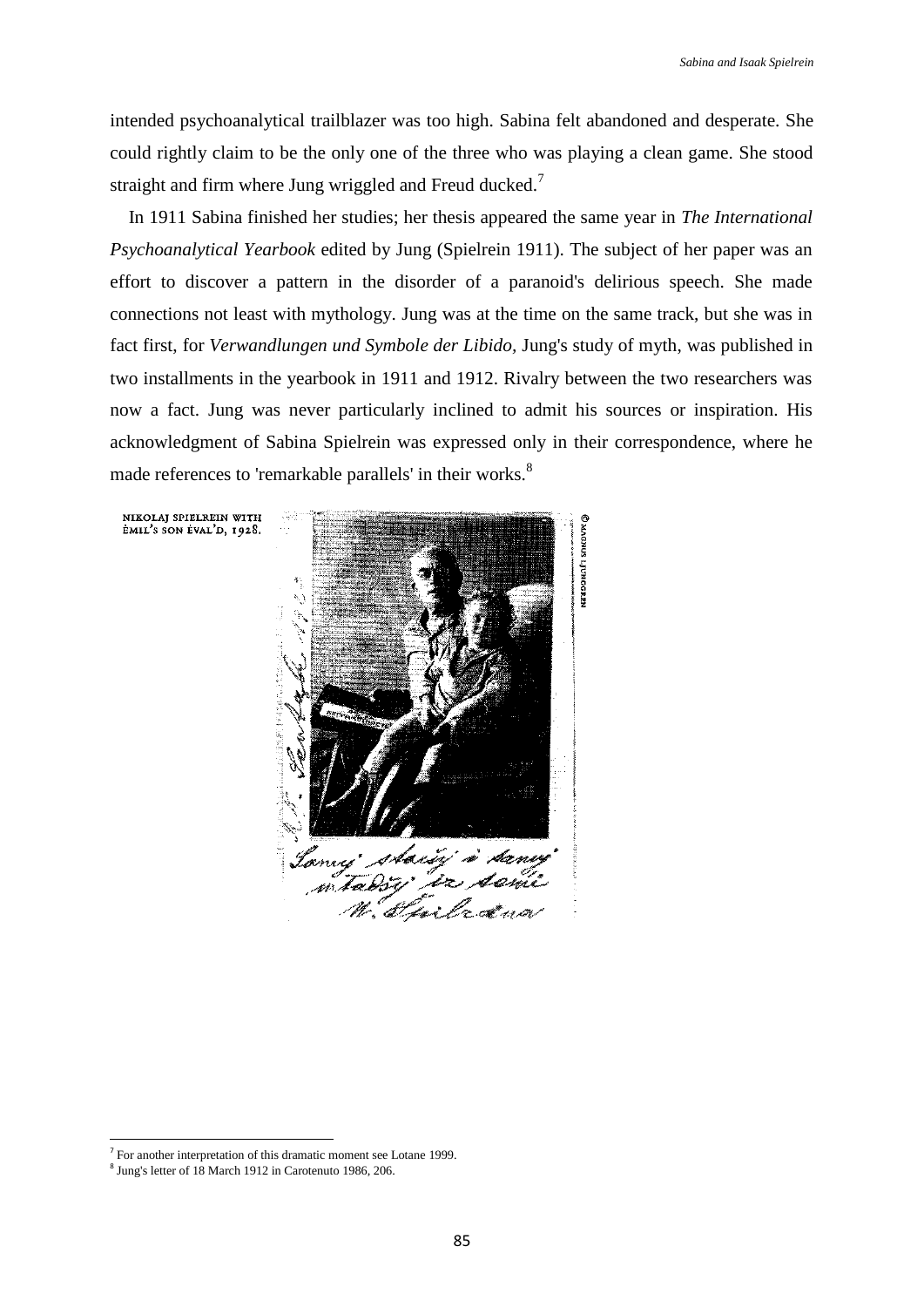Early on Sabina had entertained ideas about an inherent human death instinct which on Jung's suggestion she now developed in an article entitled 'Die Destruktion als Ursache des Werdens'. In retrospect this appears to be her principal work, a substantial contribution to psychoanalytical theory from which both Freud and Jung would profit. She went first to Freud with the paper, delivering it in two lectures at weekly meetings of the Vienna analysts, and then published it in the *International Yearbook* in 1912. Evidently on the basis of her own experiences with Jung, she speaks in it of a death instinct contained within love, a destructive impulse inseparable from the human creative impulse, of Thanatos and Eros as twins. Beneath our individual survival instincts she perceives an ever present nihilistic collective instinct: the species and the self are in insoluble conflict with each other. Again she makes comparisons with mythology, including stories from the *Talmud.*

Freud was impressed. He found Sabina Spielrein's thesis to be important yet all too dependent on personal factors. Eight years later, in 1920, he developed a related idea in his essay 'Jenseits des Lustprinzips', in which he speaks of an inherent human death instinct, which, however is contrasted with the creative instinct. Already in 1912 he had begun speaking about the importance of 'countertransference', certainly as a result of insights gained from the Spielrein-Jung-drama (see van Waning 1992, 401).

Sabina was on her way over to Freud. As a new work of hers written during her stay in Vienna indicates, she had begun to be involved in child psychoanalysis. She had a strong yearning for a child of her own. She spoke to Freud about her Siegfried fixation, and the pressure appears to have eased. Around New Year's Eve of 1911-12 she also visited her home town Rostov and gave a lecture at the medical society there on psychoanalysis, which had just experienced its—very early and broad—breakthrough in Russia. In connection with the lecture she met a Russian Jewish doctor colleague, Pavel Seftel'. Perhaps as a result of her conversations with Freud she made up her mind to marry him.

86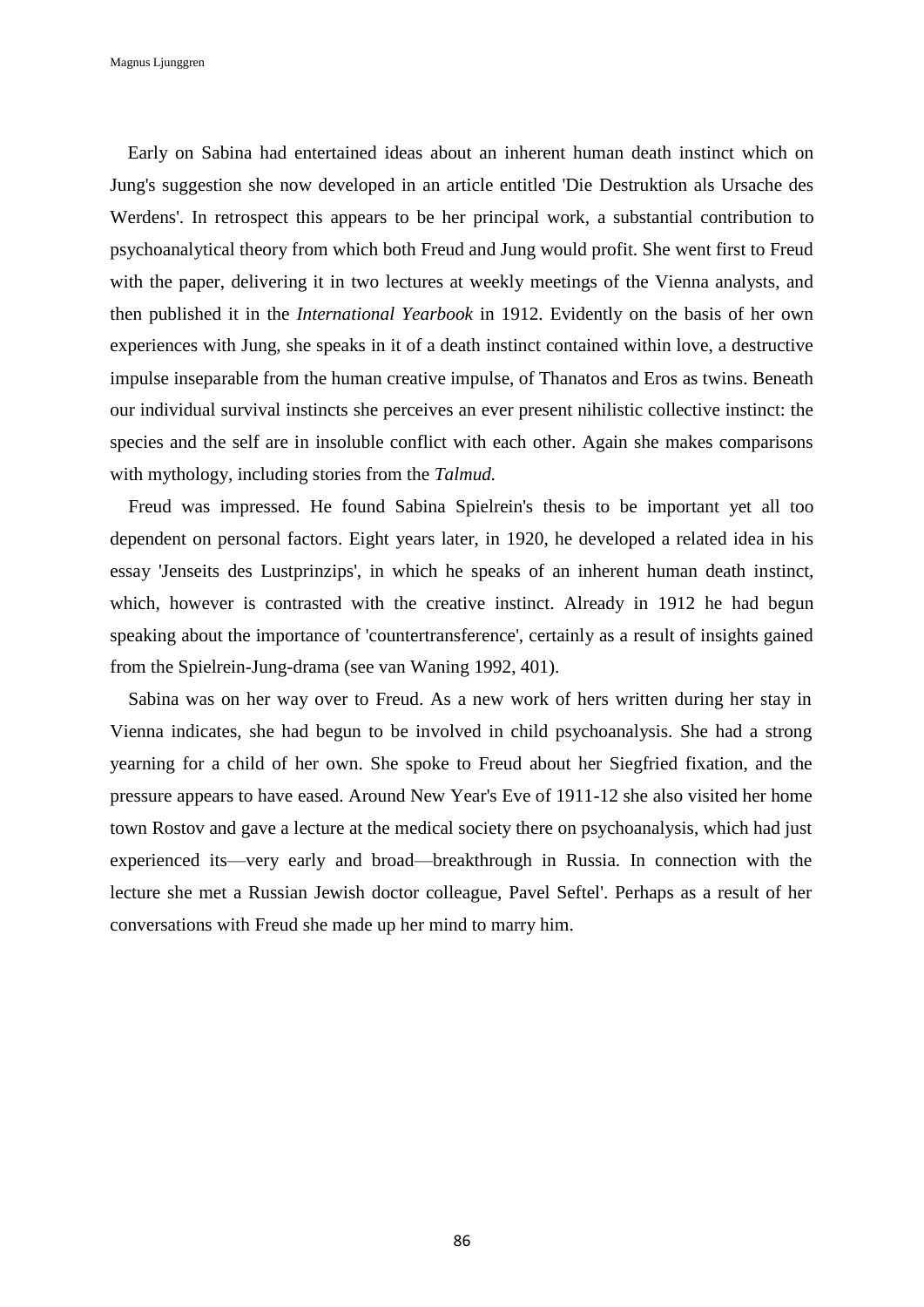Freud was now increasingly aware of Jung's real intentions. The newly expanded notion of the libido Jung had launched in his study of myth was of course a break with Freud's ideas on the instincts ; henceforth Jung spoke in the wider sense of creative libido energies in our unconscious. It is easy to see that Jung had to some extent used Freud and Spielrein and their insights to further his own career. Now he wanted to choose his own path and build his own movement. In letters to Sabina Freud expressed *his* great disappointment and finally made common cause with her. As he remarked in 1913:

My personal relationship to your German hero has broken down once and for all. He has behaved too badly. Since I received my first letter from you my opinion of him has fundamentally changed…..I imagine that you still love him so deeply because you are not releasing what he deserves……We are and will remain Jews, and the others only try to exploit us and will never understand us.<sup>9</sup>

Sabina, who had married the year before, was at the time pregnant, and Freud commented: T have, as you know, been cured of the last little glimmer of sympathy for the Aryan cause, and I hope that the child, if it is a boy, will become a steely Zionist.<sup>10</sup> One month later, in September 1913, Sabina gave birth to a daughter who was named Renata, 'the reborn'. At the same time the international psychoanalytical congress in Munich confirmed a trying break between Freud and Jung. Jung wrote his Swedish colleague Poul Bjerre: T have until now not been an anti-Semite, but now, I think, I am becoming one.' (Bärmark & Nilsson 1983, 633.)

By this time, under the impression of the intensified tsarist persecution of the Jews that culminated in the so-called Bejlis affair, Oskar Spielrein had become perhaps not a steely Zionist but in any case an extremely conscious Jew. He reassumed his real name Isaak Naftulovič, studied Yiddish, and increasingly sought out Jewish authorities. At the outbreak of World War I he was stuck in Berlin, living in the apartment Sabina had just given up after a couple of years working at a hospital there. As a Russian citizen he was forbidden to leave the city. He studied partly under professor of philosophy Hermann Cohen, who ran his own Jewish university, and

 9 Freud's letters of 20 January, 8 May and 28 August 1913 in Carotenuto 1986,122-4.

<sup>&</sup>lt;sup>10</sup> Freud's letter of 28 August 1913 in Carotenuto 1986,124.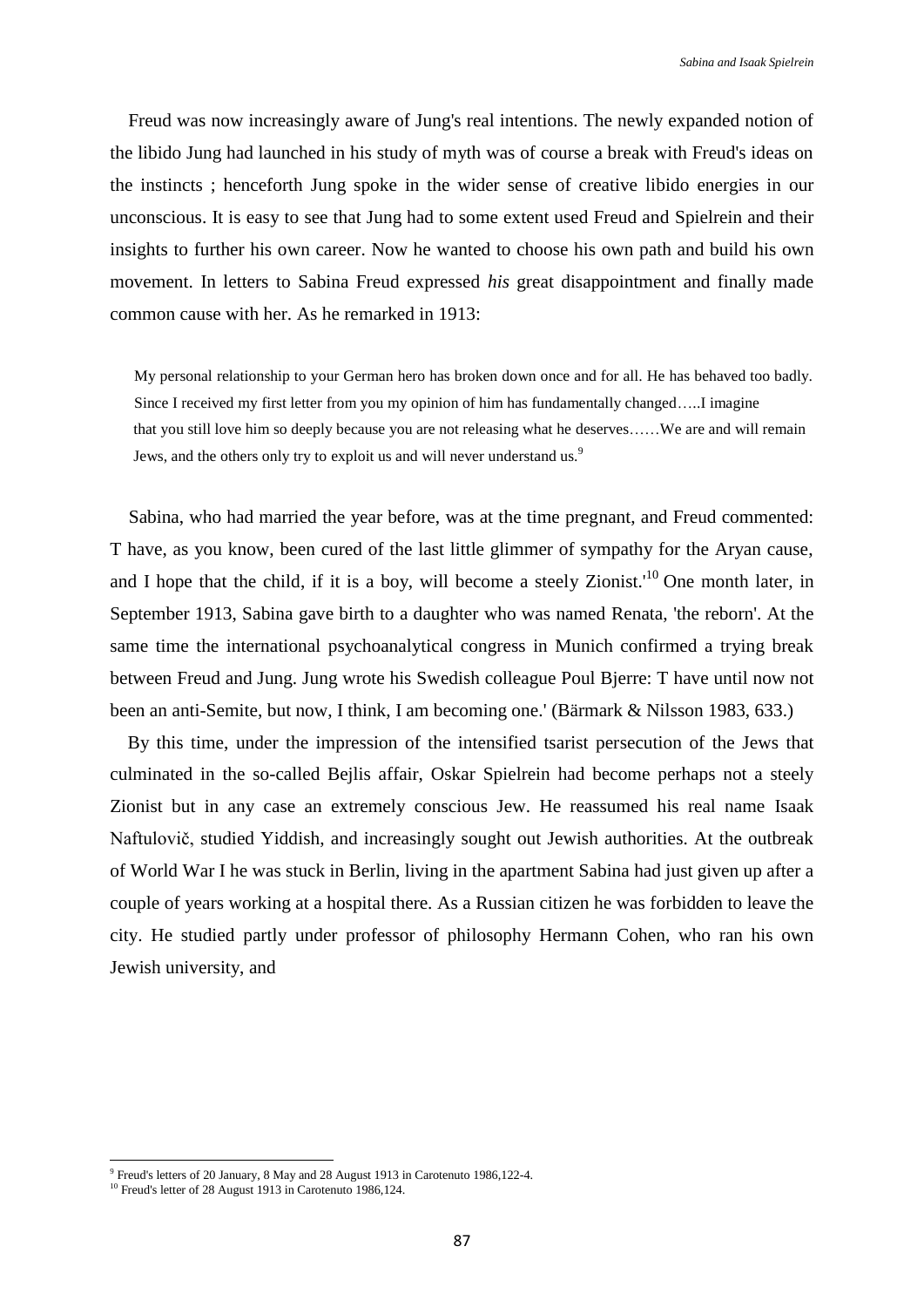partly under the psychologist William Stern, who was in the process of developing his own work psychology, so-called psychotechnique, at his newly opened laboratory.

Sabina—alone now that her husband had been drafted into the Russian military—was at this moment drawn more and more to music. She took music lessons and composed alongside her psychoanalytical work. Later she settled down in Lausanne in Francophone Switzerland. She worked on bringing about a rapprochement between Jung and Freud. In letters written during the war years she attempted to convince Jung of how much in all events he and Freud had in common. Jung's answers were almost brutal. He emphasized that it was an idiosyncracy of the Jews to reduce their 'deepest spiritual content<sup>5</sup> to a question of infantile gratification of instincts. He summarized that Freud raped 'the most sacred'. He 'spreads darkness, not light'.<sup>11</sup>

In 1920 Sabina Spielrein attended the international psychoanalytical congress in the Hague, delivering a paper in which she linked together her interests in child psychology and language acquisition. After this she moved to the so-called Rousseau Institute in Geneva, where she began an exciting collaboration with prominent psychologists such as Edouard Claparède and linguists such as Charles Bally. With Professor Bally she did research on grammatical structure and its relationship to pre-conscious thought. Among her patients was Jean Piaget, the most important name in twentieth-century child psychology.

<sup>11</sup> Jung's letter of <sup>3</sup> April 1919 in Carotenuto 1986, 222.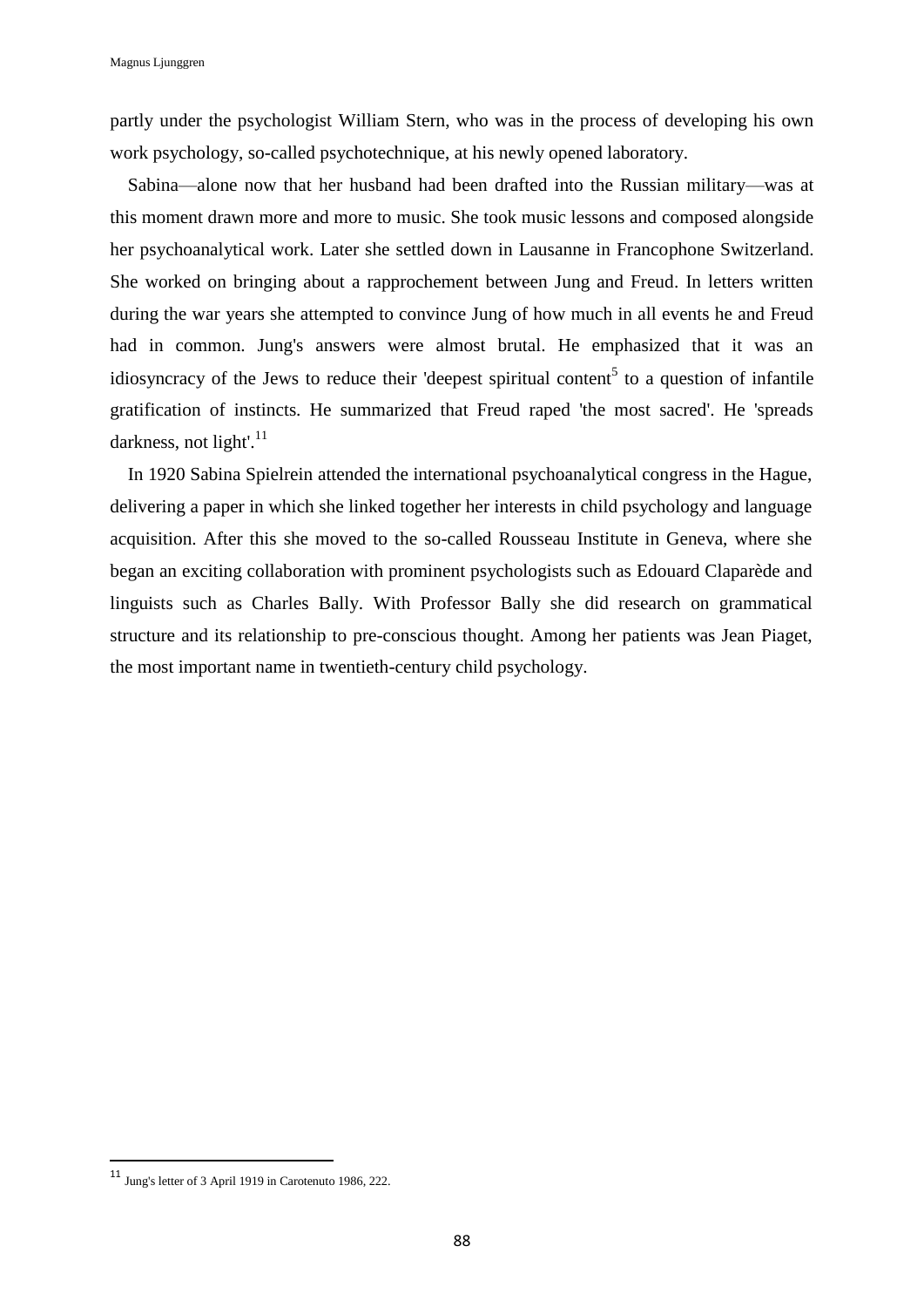As for Isaak Spielrein, he was already back in Russia with reborn revolutionary dreams and a fresh membership card in the Bolshevik party. He had arrived via Vienna, where he visited Freud. He hoped to establish a central place in the new society for psychotechnique, that method for increased labor productivity and the rational use of manpower. In 1922 he set up a psychotechnical laboratory at Aleksej Gastev's newly founded Central Institute of Labor in Moscow. After a short time, however, Gastev's purely mechanical view of humanity led Isaak to break with the Institute and move his activity



**ISAAK SPIELREIN IN BERLIN** 

to Moscow University. Soon he was on the presidium of 'Vremja' (*Time),* a league that aimed at spreading the notion of scientifically organized labor to the masses. Trockij and Lenin were honorary chairpersons, and the other members of the presidium included, in addition to Gastev, Vsevolod Meyerhold.<sup>12</sup>

At home among the family Isaak Spielrein spoke Yiddish. Many Bolshevik leaders were Jews like himself (and his closest associates), so that being Jewish was suddenly not a handicap but perhaps even an advantage. One of the over 100 scholarly works he published during his intense activity in the 1920s described how non-Jews in the young Soviet state could take Jewish names to get better in step with the revolution (see Ètkind 1993, 204). In 1923 Isaak persuaded Sabina to come home to undertake responsible tasks in the new society.

<sup>12</sup> Kol'cova *et al.* 1990,113; see also Kurek 1999, 155.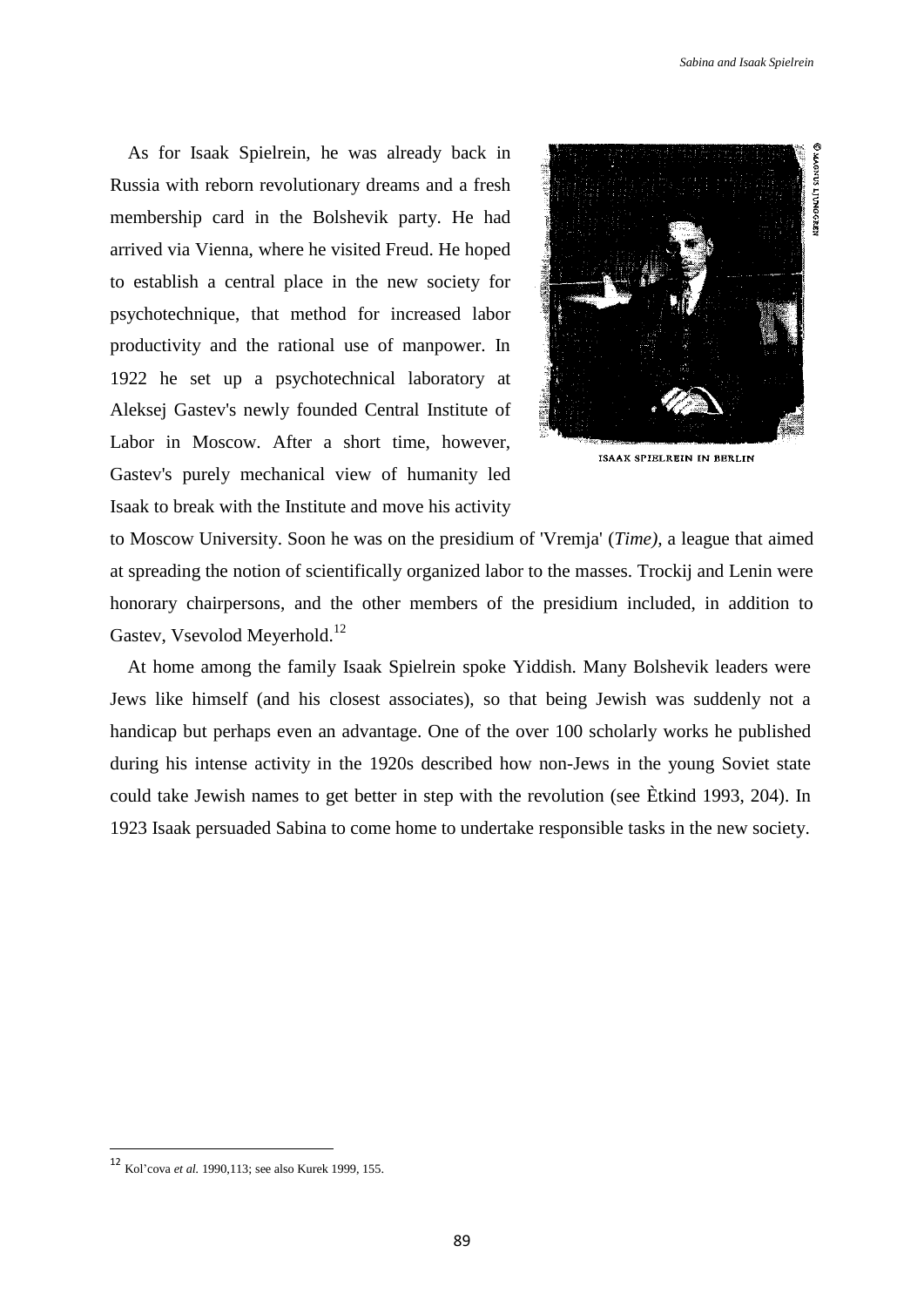Aided by Trockij, psychoanalysis had developed ties to the state and experienced its second breakthrough on Russian soil. Freud's writings were published by a state-owned house, and an official psychoanalytical institute had just opened in Moscow at which Sabina assumed a key position after her return. She examined children with problems at the institute polyclinic and gave lectures on child psychoanalysis. There is much to suggest that she was planning a major study based on her work with the children that would rival research being done in the West by Melanie Klein and Anna Freud.<sup>13</sup>

As early as 1924, only a little over a year after returning, Sabina Spielrein nevertheless decided to leave all these commitments and move back home to Rostov. There were problems in working with colleagues at the institute, and she was increasingly aware of political pressure on psychoanalysis. Lenin had died early in the year, and the power struggle had begun among his successors, a battle Trockij soon would lose. The psychoanalytical institute was closed a year later. But Sabina also went to Rostov to repair her family life and be reunited with her husband Pavel Seftel' after ten years of divorce. She got a job as a child psychiatrist concentrating on psychoanalysis.



Ėva Spielrein, NÉE LJUBLINSKAJA; ON HER DEATHBEAD IN 1922

 $\overline{\phantom{a}}$ <sup>13</sup> Personal communication from Professor V. I. Ovčarenko, Moscow.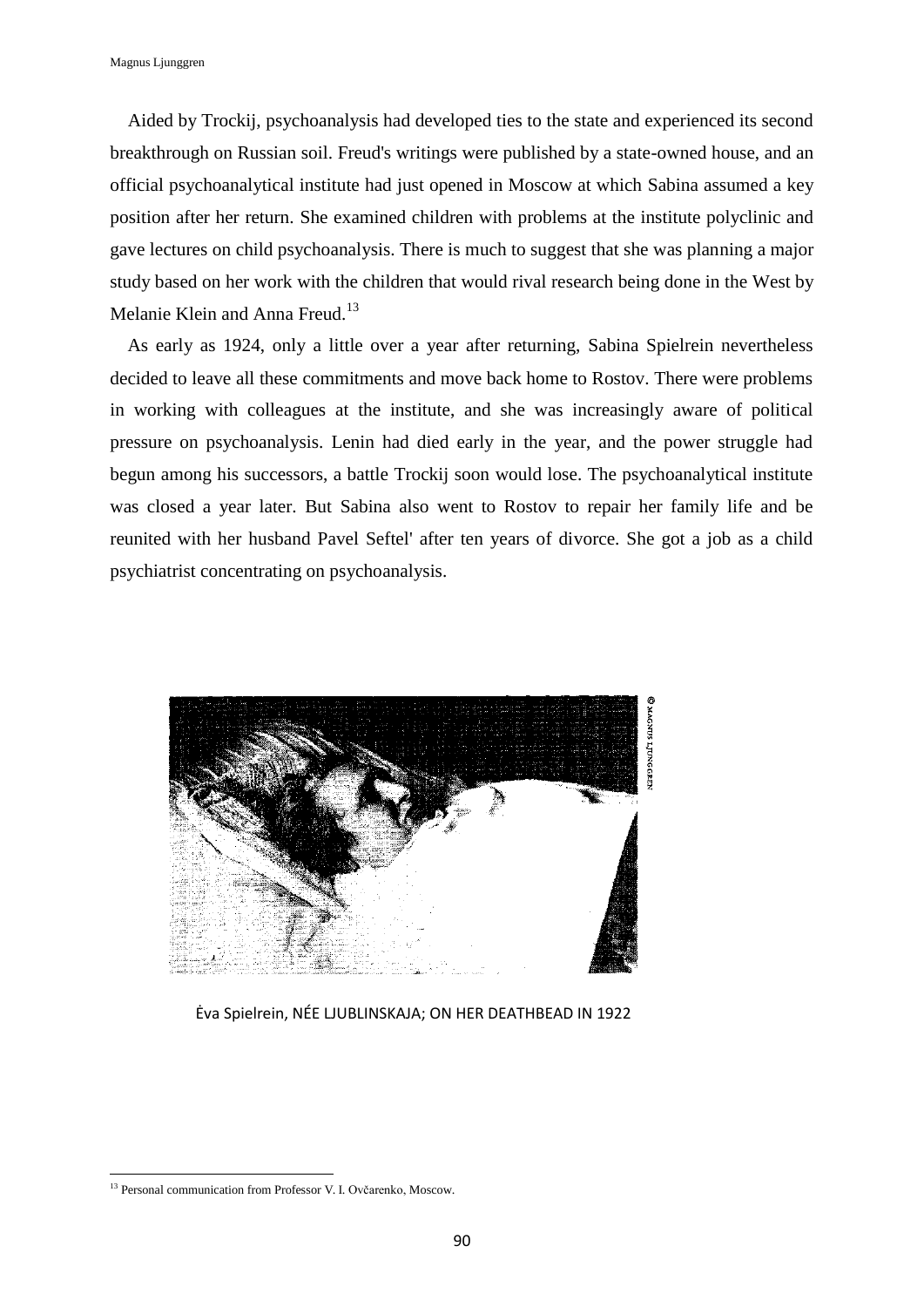Isaak was still working enthusiastically on psychotechnique. He held a professorship and, with his team, studied working life from the inside and made guest appearances in various professional roles in order to integrate theory and practice and supplement interviews and measurements with the results of personal experience.

It appears that Sabina did not find her way back to her husband in Rostov. Those who knew them report that he was intellectually her inferior and was conscious of the fact.<sup>14</sup> They had interests in common, however, for he also had a position as a pediatrician. In 1927 Sabina gave birth to another daughter. But in many respects husband and wife lived separate lives. The room for psychoanalysis was by now drastically limited. Stalin had emerged the victor in the power struggle in the Kremlin, and ideological conformity intensified. In 1929 Sabina participated at a psychiatry congress with a rather courageous defense of Freud at a time when he had already been branded a 'bourgeois idealist' and 'reactionary' and the publication of psychoanalytical works had practically ceased. <sup>15</sup> Two years later she published her last contribution, on children's drawings, in the international psychoanalytical journal *Imago* (Spielrein 1931). She seems to have fled more and more into her work as a child psychiatrist at a tuberculosis clinic to escape both her marital problems and Stalinist dogmatism. Henceforth she could practice psychoanalysis only in informal contexts.

The hours were numbered for psychotechnique as well, and it was gradually liquidated. The faithful Isaak nevertheless held out as long as he could. In 1931 he hosted an international psychotechnical congress in Moscow at which he was elected chairman of the entire global association. He entertained plans of founding a psychotechnical university in Moscow, the first of its kind in the world. When his research was later suppressed three charges in particular were leveled at him: Trockij, the principal ideological enemy, had unquestionably also supported psychotechnique, its experimental methods had been focused on the individual rather than the masses, and in addition Isaak, eminently knowledgeable in

<sup>&</sup>lt;sup>14</sup> Personal communication from Valerija Ėl'vova, Moscow.

<sup>&</sup>lt;sup>15</sup> See Spielrein 1986, 203-12 (with my commentaries on pp. 2611).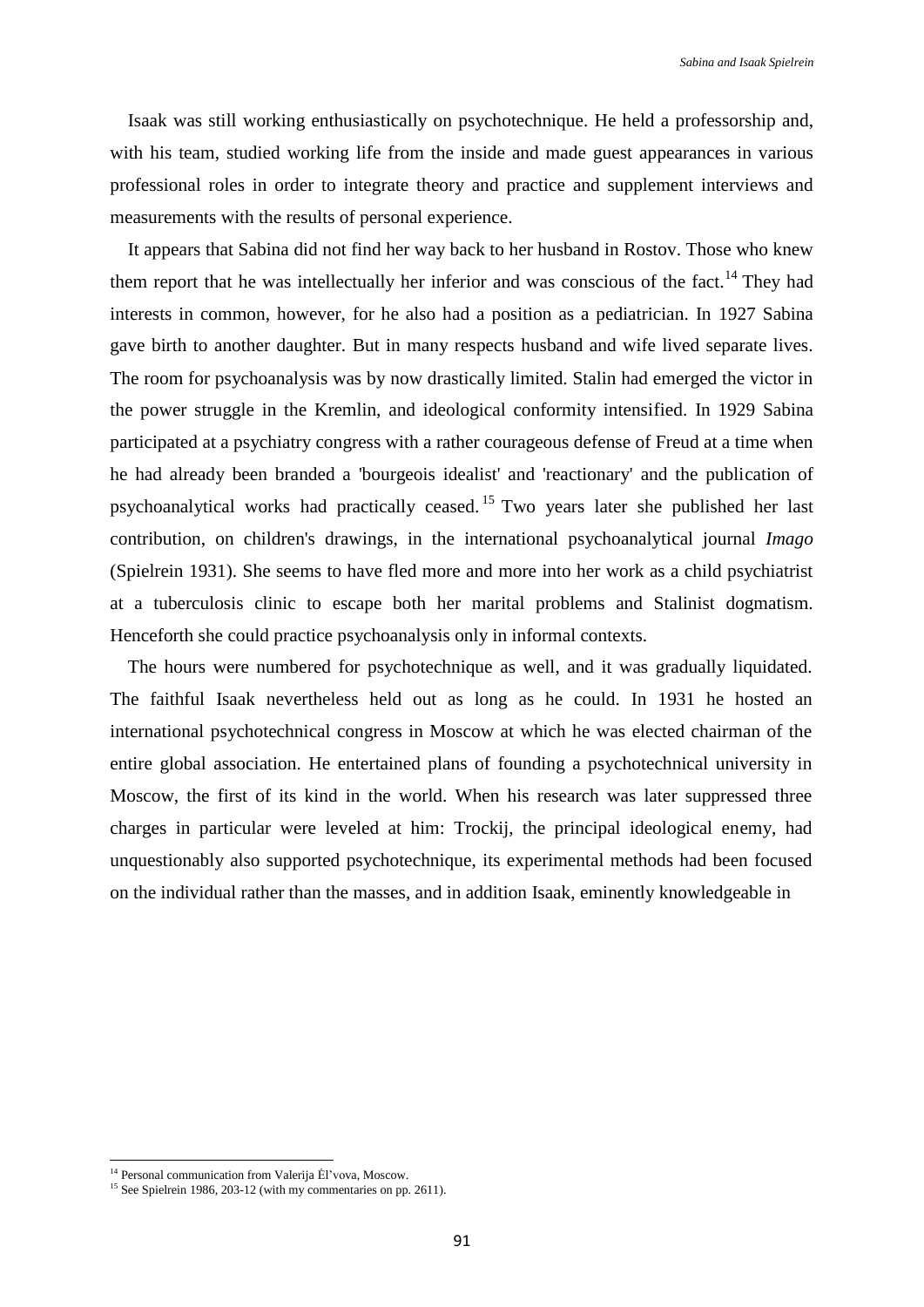foreign languages, had cultivated all too extensive contacts with other countries. In 1935 he was arrested and sentenced to hard labor in the camps.

The letters Isaak Spielrein wrote with appeals to high levels of the party give the impression that he refused to understand anything that was going on in society. The revolution had been his entire life, he swore that he had always followed the general line of the party. Thus the eternal rebel proved to be unswervingly loyal to his executioners (see Kol'cova *et al. 1990,* 127-31). As the terror reached its peak in 1937 Sabina's other brothers Jan (head of the State Institute of Energy) and Emil' were also arrested. In the course of a few months they were all executed as enemies of the people. This was Stalin 'nationalizing' the revolution, for the terror was directed not least at a generation of unheretically devout Jewish world revolutionaries. The stamina of the others, as in the great show trials, proved to be as undermined as Isaak's.

Around the middle of the 193 os Stalin completely crushed child psychology. In 1937 Pavel Seftel' died of a heart attack. Nikolaj Spielrein, Sabina's father, died heartbroken the following year. How did she react to all these shocks ? According to eyewitnesses, she lived a very lonely life, old before her time and exhausted yet persevering, with her work as a refuge and her daughters, both very talented in music, as points of light in the darkness.<sup>16</sup>

Sabina Spielrein no longer had any contact with the international psychoanalytical movement. She could not have known that the conflict between Jung and Freud had become very charged politically during the 1930s. Jung had early on shown a large measure of understanding for the National Socialist cause and even some fascination with Hitler as a mythical Aryan 'hero'. In the psychiatric bulletin he edited together with Hermann Göring's cousin, Jung in 1934 emphasized the still unrealized psychic potential of 'the young Teutonic peoples'. He considered that they had been insulted by Freud's dismissal of their spiritual depth as 'a morass of banal infantilism'. To Jung's way of thinking Freud had made the mistake of applying Jewish categories to the German psyche, reducing it in the

 $\overline{\phantom{a}}$ 

<sup>16</sup> Personal communications from Svetlana Konjaeva, Rostov, and Valerija ElVova, Moscow.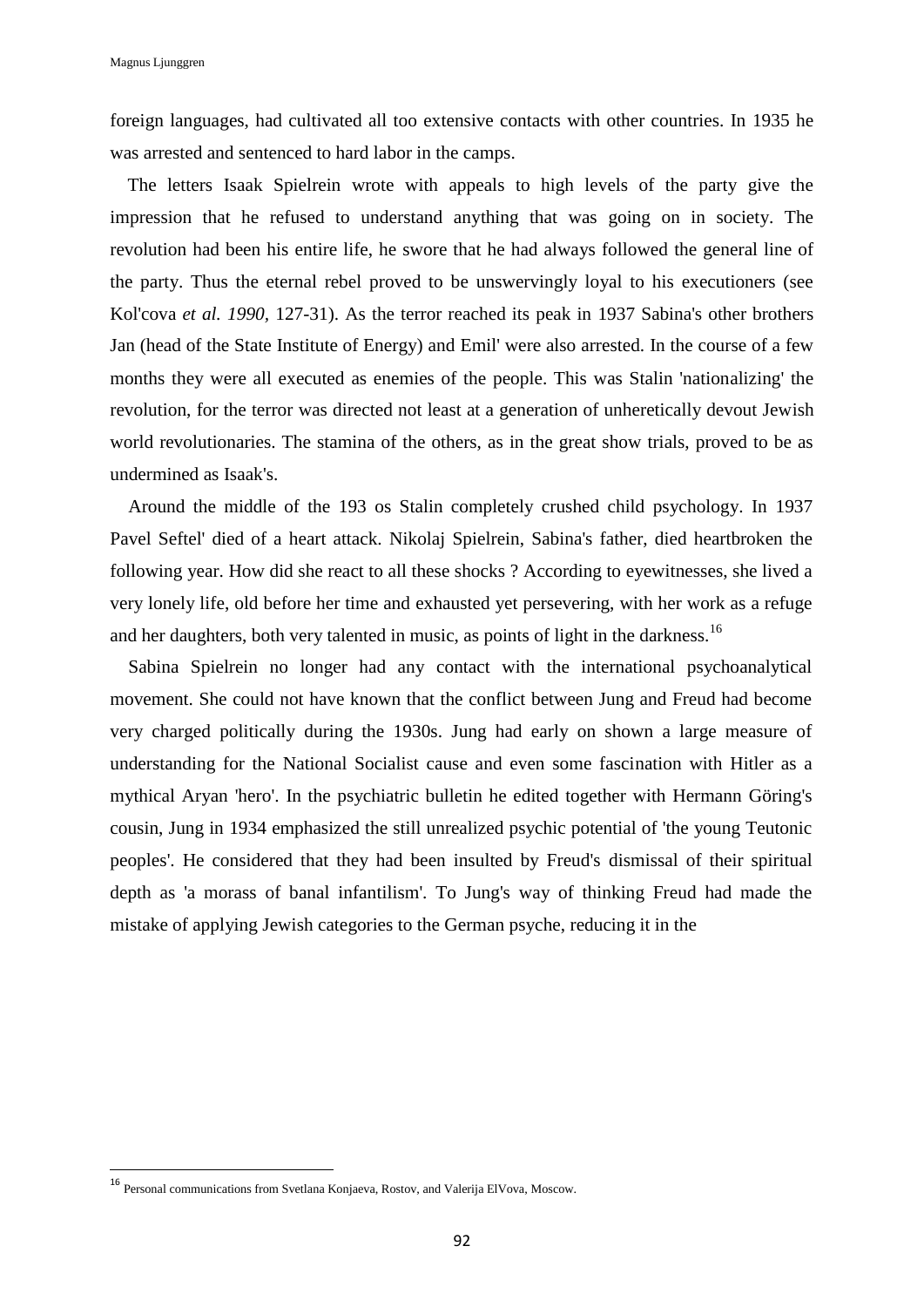light of the Semitic fixation on sex. Jung was finally forced to ask himself: 'Has the formidable phenomenon of National Socialism, on which the whole world gazes with astonished eyes, taught them [i.e. Freud and his followers  $-M.L$ ] better?<sup>17</sup>

At this point Jung appears to have entertained hopes that his own psychology would achieve a breakthrough in the Nazi state. Freud's writings had just been publicly burned. In 1938 Freud barely managed to escape the Nazis when they occupied Vienna. By that time they had already painted a swastika on his house and interrogated his daughter. Four of his sisters would die in Auschwitz.

In October 1941 Hitler's troops occupied Rostov. In November they were driven back by the Red Army. When they arrived they had not yet shown their true face in the city. Sabina Spielrein refused to flee, even though she and her daughters were given several opportunities to evacuate. She was evidently completely disillusioned with Communism and inclined to dismiss most of the revelations about Nazism as propaganda. She claimed she knew 'German culture' and had nothing to fear.<sup>18</sup> In early 1942 the building in which she and her daughters lived was bombed, and they were forced to seek refuge in a basement. In late July 1942 the Germans again took over Rostov. Soon all the Jews of the city were summoned to a central assembly point. From there they were driven to a spot outside Rostov called 'Snake Ravine', where they were shot and thrown into a mass grave. The last time Sabina and her daughters were seen was in the long Jewish procession being herded away toward the place of execution.<sup>19</sup>

Sabina Spielrein seems to have been as unable of seeing through Nazism as her brother Isaak was of seeing through Stalinism. In the end both submitted without resistance to Hitler's and Stalin's genocides. There was a connection here with their earlier choices: Sabina's denial of her Jewish identity and Isaak's intensification of it in his passion for socialist revolution. Sabina and Isaak Spielrein

l

<sup>17</sup> See Jung, C.G.: Zur gegenwärtige Lage der Psychotherapie [The state of psycho-therapy today]. *Zentralblatt für Psychotherapie und ihre Grenzgebiete* 1-2 (1934), in: Jung 1978.

<sup>&</sup>lt;sup>18</sup> Personal communication from Valerija El'vova, Moscow.

<sup>19</sup> Personal communication from Valerija El'vova, Moscow.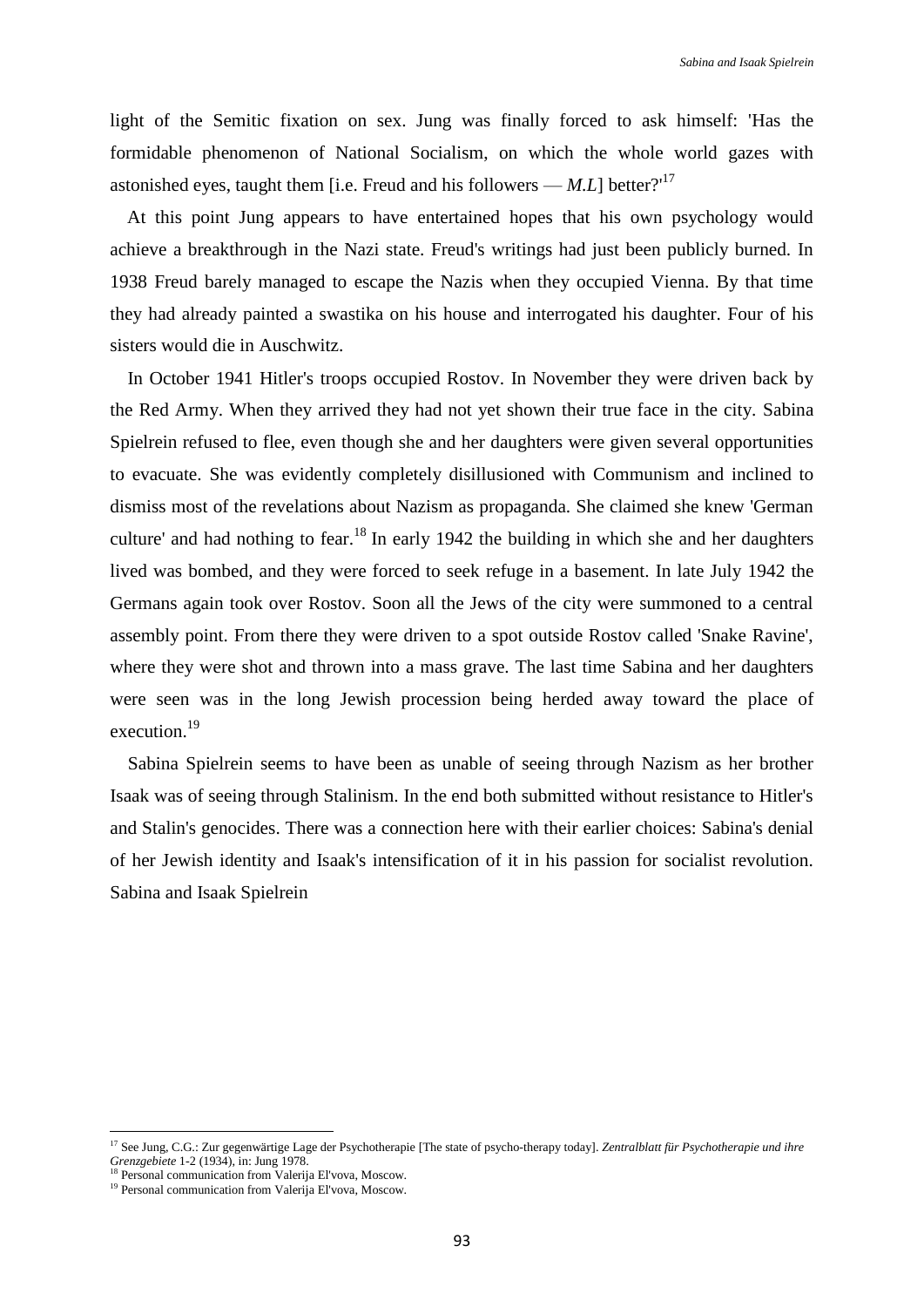lived at the very core of the great psychological insights and horrendous political crimes of our time. Their hopes and ultimate tragedies assume the form of a richly symbolic narrative of Jewish destiny in the totalitarian twentieth century.

**GOTHENBURG (***translated from Swedish by Charles Rongle)*

## *Non-printed sources*

*Letters and notes in possession of the Spielrein family, Moscow. Personal communications from Valerija El'vova, Moscow; Svetlana Koniaeva, Rostov-on-the-Don; Professor V. I. Ovčarenko, Moscow; the late Menicha Spielrein, Moscow.*

## *Other references*

Bärmark, J. & Nilsson, I., 1983, *Poul Bjerre. "Människosonen",* Stockholm.

Berg 1909 = Берг, Ф., 1909, Цюрихские психиатрические впечатления, *Современная психиатрия* 1909:1, 9-15.

Carotenuto, A.,ed, 1986, *Tagebuch einer heimlichen Symmetrie. Sabina Spielrein zwischen Jung und Freud,* Freiburg-i.-Br.

Ėtkind 1993 = Эткинд, А., 1993, *Эрос невозможного. История психоанализа в России,*  Москва.

Jung, С. G., 1976, 1978, *Collected Works* 4, 10, Princeton.

Kol'cova *et al.* 1990 = Кольцова, В. A. ; Носкова, О. Г. ; Олейник, Ю. Н., 1990, И.Н. Шпильрейн и советская психотехника, Новый *мир* 1990:2, 111-33.

Kurek 1999 = Курек, Н., 1999, Разрушение психотехники, *Новый мир* 1999:2, 153-65.

Lotane, Z., 1999, Tender love and transference: unpublished letters of C. G. Jung and Sabina Spielrein, *The International Journal of Psychoanalysis* 1999:6,1189-1204.

Minder, В., 1992, *Sabina Spielrein, Jungs Patientin am Burghölzli,* Inaugural-Dissertation, Zürich.

Spielrein, S., 1911, Über den psychologischen Inhalt eines Falles von Schizophrenie (Dementia Praecox), *Jahrbuch fürpsychoanalytische undpsychopathologische Forschungen* 3.

Spielrein, S., 1986 [1929], Referat zur Psychoanalyse, eadem: *Ausgewählte Schriften* 2, Berlin, 203-12.